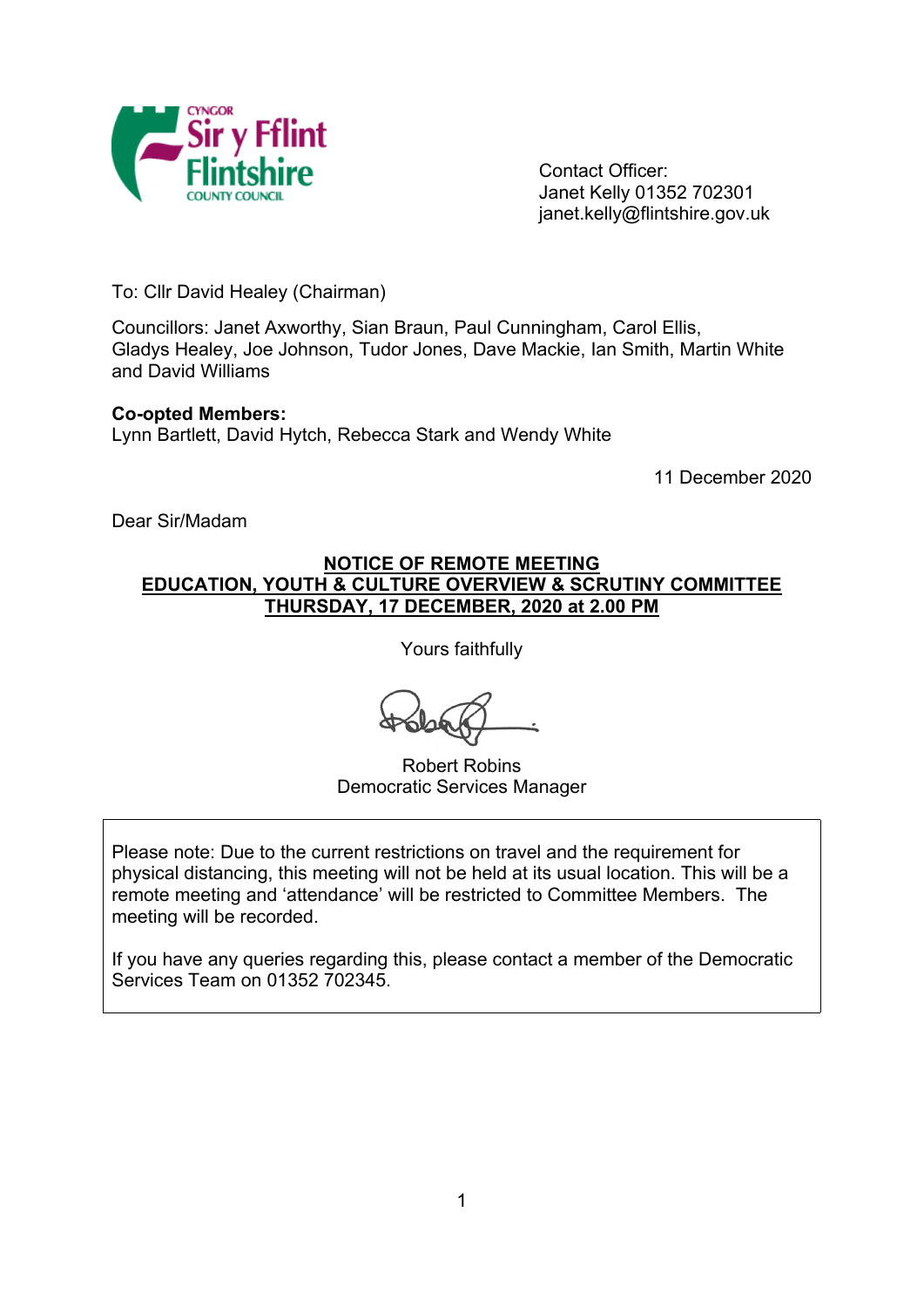# **A G E N D A**

# 1 **APOLOGIES**

**Purpose:** To receive any apologies.

## 2 **DECLARATIONS OF INTEREST (INCLUDING WHIPPING DECLARATIONS)**

**Purpose:** To receive any Declarations and advise Members accordingly.

#### 3 **MINUTES** (Pages 5 - 16)

**Purpose:** To confirm as a correct record the minutes of the meeting held on 5<sup>th</sup> November, 2020.

#### 4 **EMERGENCY SITUATION BRIEFING (VERBAL)**

**Purpose:** To update on the latest position and the risks and implications for Flintshire and service and business continuity.

### 5 **FORWARD WORK PROGRAMME AND ACTION TRACKING** (Pages 17 - 26)

Report of Education and Youth Overview & Scrutiny Facilitator

**Purpose:** To consider the Forward Work Programme of the Education Youth & Culture Overview & Scrutiny Committee and to inform the Committee of progress against actions from previous meetings.

#### 6 **BLENDED LEARNING** (Pages 27 - 34)

Report of Chief Officer (Education and Youth) - Leader of the Council and Cabinet Member for Education

**Purpose:** To provide oversight of the work of schools, GwE and the Portfolio to maintain quality educational provision during the pandemic

#### 7 **ADULT COMMUNITY LEARNING** (Pages 35 - 42)

Report of Chief Officer (Education and Youth) - Leader of the Council and Cabinet Member for Education

**Purpose:** To consider the new approach to delivery of our statutory responsibilities for Adult Community Learning